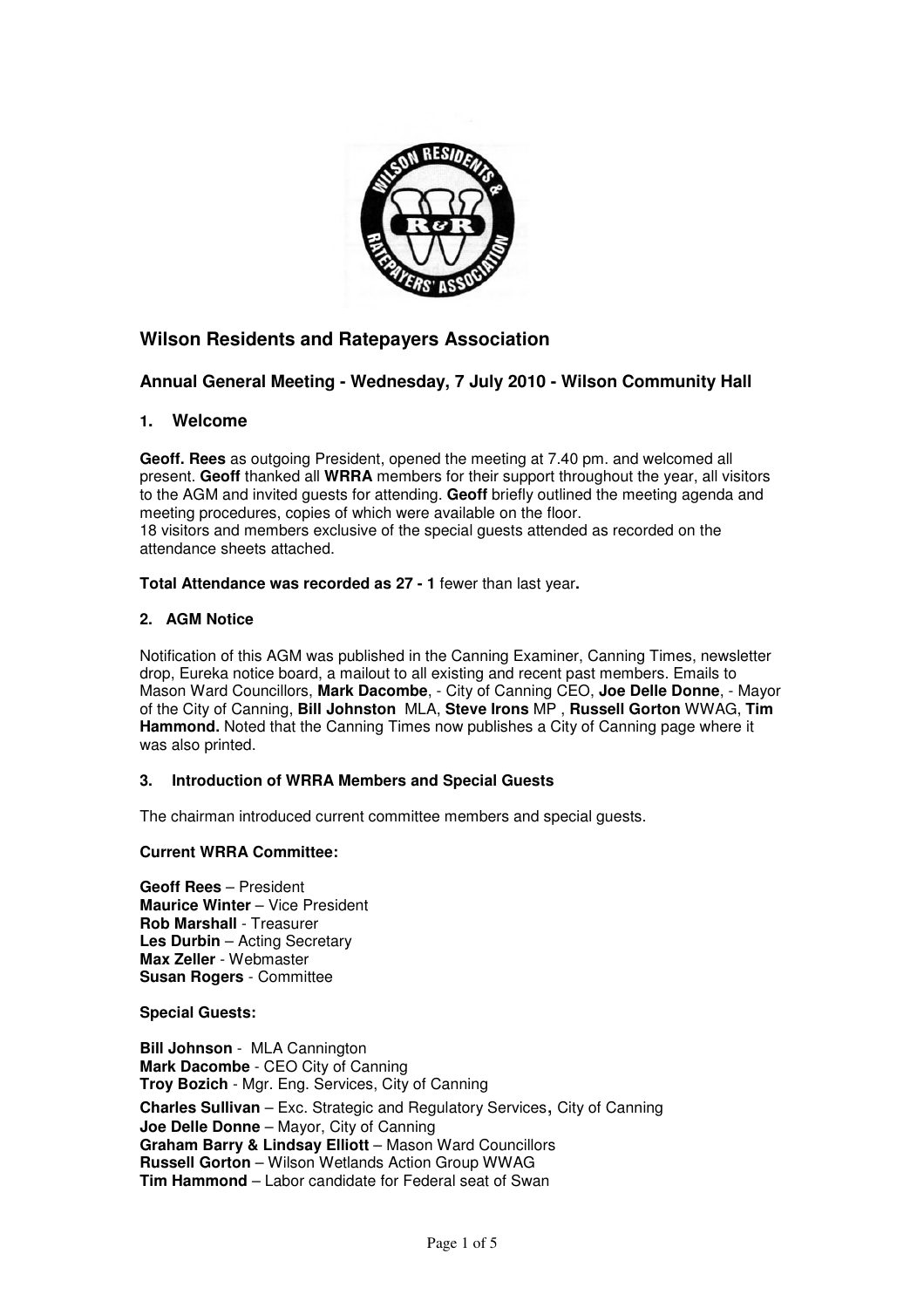#### **4. Apologies**

**Steve Irons** – MP seat of Swan. **Jonathan Martin** attended on his behalf. **Paul Duncan** - Resident **Brian Cornell** - Committee

## **5. Minutes from previous AGM 2009**

Copies were available on the floor and posted on the **WRRA** website. Motion to accept as a true record: proposed **Geoff Rees**, seconded **Maurice Winter**

#### **6. Meeting Procedures**

**Geoff Rees** read out the procedures & protocols within which the meeting would be conducted. Copies available at front desk.

#### **7. President's Report**

The Report Card was compiled by the outgoing President, **Geoff Rees** .

**Geoff** outlined what had again been an active year with again a high level of constructive consultation with local and state government. **WRRA** has a much increased membership of 128 and all committee posts were filled over most of the past year but with two resignations in recent months we are in need of committee members. **Geoff** thanked all committee members for their efforts over the past year.

The committee continued an active role in lobbying and follow up with Local and Government bodies/institutions on a number of issues raised by individual members on matters that have a direct impact on our members and residents of Wilson. These have included:

- Riverton Bridge Kiosk and Jetty Park redevelopment
- Fern Road Traffic concerns
- Canning City Budgetary Planning for the future
- Improvements around the Kent Street Weir area
- Broadwalk construction and private land resumption in CRRP
- Aircraft noise submissions
- U/G power in Wilson East (south of Leach Highway)
- Improved broadband access for Wilson
- Roe Highway 8/heavy haul vehicles on Leach Highway/Shelley Bridge widening.

**Geoff** added special thanks for the efforts of **Kerry Malone** who was forced to resign as Secretary due to work and health pressures and **Les Durbin** for taking on the position until this AGM. Special thanks also to committee member **Chris Bailie** who recently resigned to start his own business. We wish them well.

Special thanks too to our City Mayor, **Joe Delle Donne** and Mason Ward councillors **Lindsay Elliott** and **Graham Barry** for their support and attendance at our meetings. Thanks too to our parliamentary representatives **Steve Irons** MP, Federal member for Swan and **Bill Johnson** MLA, State member for Cannington for their assistance with printing and their attendance at meetings and support.

A full transcript of the Report is available on the **WRRA** website http://wrra.org.au

## **8. Financial Report**

**Rob Marshall -** Treasurer, presented the annual financial report. The report indicated a healthy financial position. Current membership is 128 almost 30 more than last year and with a balance of \$3363.08, an operating profit of \$290.18 over the year. This healthy financial position is due to in the main to the valuable and continuing support of the City of Canning, an increase in our advertising sponsors from 6 to 8 and the assistance of **Bill Johnson** MLA and **Steve Irons** MP with printing our newsletters and flyers. **WRRA** volunteers deliver our own circulars to minimise postage costs.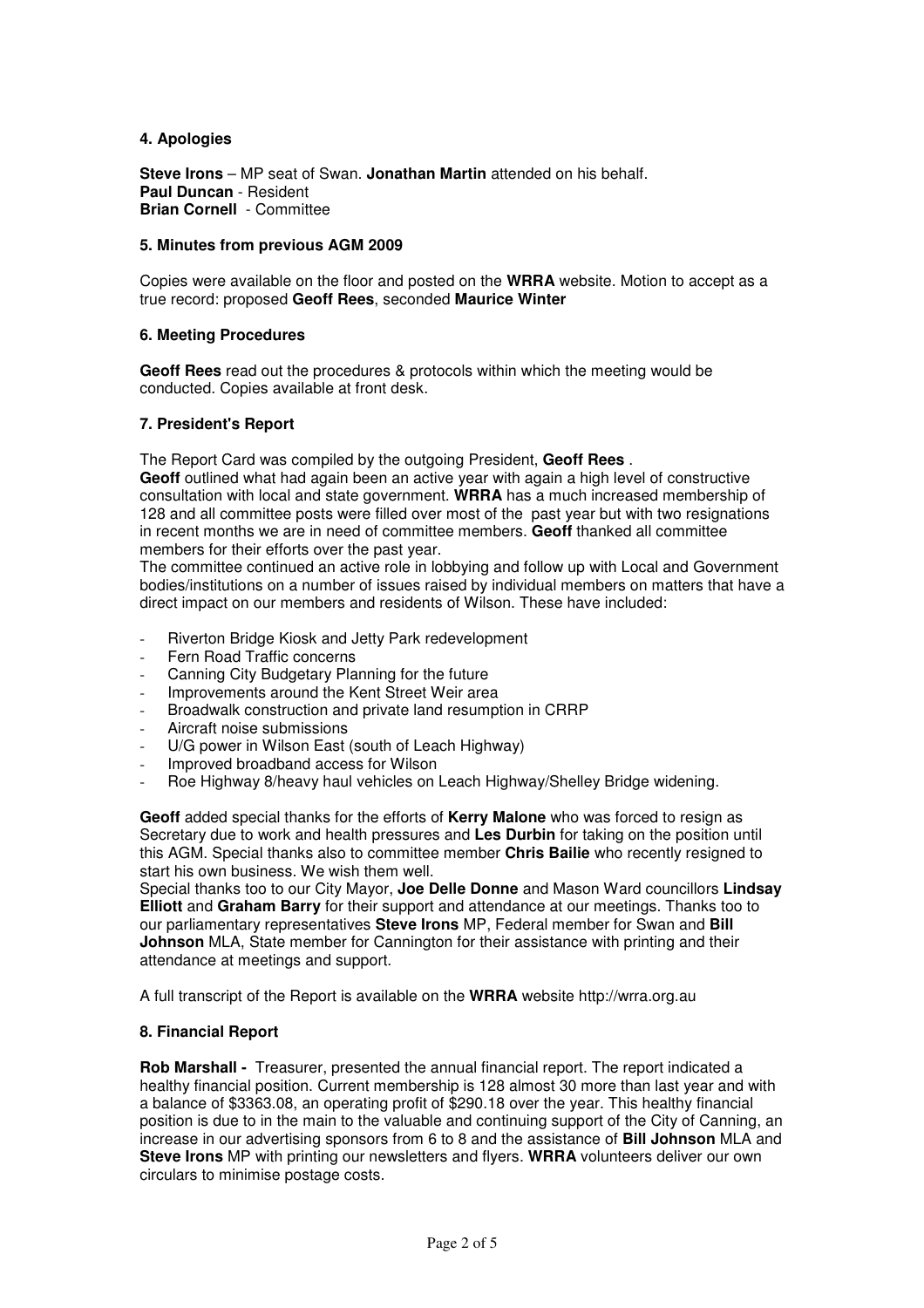**Rob** also confirmed that committee had approved Ted Foreman Citizenship Award grants of \$150 to each of Wilson Primary School and Rehoboth Christian School for the coming year.

## **9. Matters arising from last AGM & Related Issues**

For the benefit of those who may not have had access to last year's minutes, copies were available at front desk.

- **Bus Shelters Max Zeller** asked the City if some action could be taken to provide bus shelters on the south side of Fern Road as promised last year. **Troy Bozich** said that plans were made to install used concrete shelters as they became available. However after several were found to be sub standard, one has now become available and would be sited shortly at the stop close to the Upnor Street roundabout.
- **Council Depot contamination Russell Gorton** asked about the investigations of the chemical contamination at the Council Depot site. **Mayor Delle Donne** reported that a committee had been formed to investigate and was due to report in the near future.

## **10. City Reports and questions from the floor.**

This was the opportunity to discuss current projects and direct questions to our elected representatives and City officials. The following topics were raised:

## • **Wilson East U/G Power**

**Geoff Rees** asked the City as to where Wilson East was currently placed with regard to U/G power. **Mayor Delle Donne** was pleased to inform us that the area of Wilson south of Leach Highway known as Wilson East was now on a short list and residents would receive a letter from the Office of Energy in about 4 weeks. A survey will be conducted to determine support for U/G power and he urged **WRRA** to actively lobby local residents to gain a Yes vote. A 'Yes' vote of 60% is required although despite a question from **Max Zeller,** it remained unclear as to 60% of what. The more support **WRRA** can encourage, then the sooner it will happen. A public meeting will be called prior to work commencing when questions/concerns will be answered as happened for Bentley earlier this year.

**Bill Johnson** stated that State Opposition had identified certain problems with the payment guidelines and had approached State Govt. to look at a fairer method of allocating costs.

## • **Riverton Jetty Kiosk/Bridge Street**

**Geoff Rees** asked for a progress report on the project and Bridge Street closure. **Charles Sullivan** for the City stated that the Kiosk was close to completion but the surrounding works will be delayed for a short time while details such as stormwater drainage, car park areas are approved by the planning group of the Swan River Trust. This approval has been sought but not yet attained. **Neville Loudon** from the floor was assured that these surrounding works would in no way affect the completion of the Kiosk. **Mayor Delle Donne** stated that as of today a tenant for the kiosk had not been contracted but one is being actively sought.

## • **Roe Highway/Shelley Bridge**

**Geoff Rees** who had attended several planning workshops for **WRRA** on Roe 8 asked about the current standing. **Mayor Delle Donne** stated that both were at an early stage. He accompanied the Minister of Transport in tour of the district only last week with particular emphasis n the eventual widening of the Shelley Bridge. **Bill Johnson** was emphatic that in his opinion Roe 8 would make no difference to the traffic on Leach Highway as it would always be the easiest access to Fremantle Port and anyway the State Govt. had withdrawn all construction funding for Roe 8 although design funding continues. **Bill Johnson** felt that more effort should be put in to monitoring and removing the oversize trucks presently using Leach Highway illegally at present, something of which he is very much aware.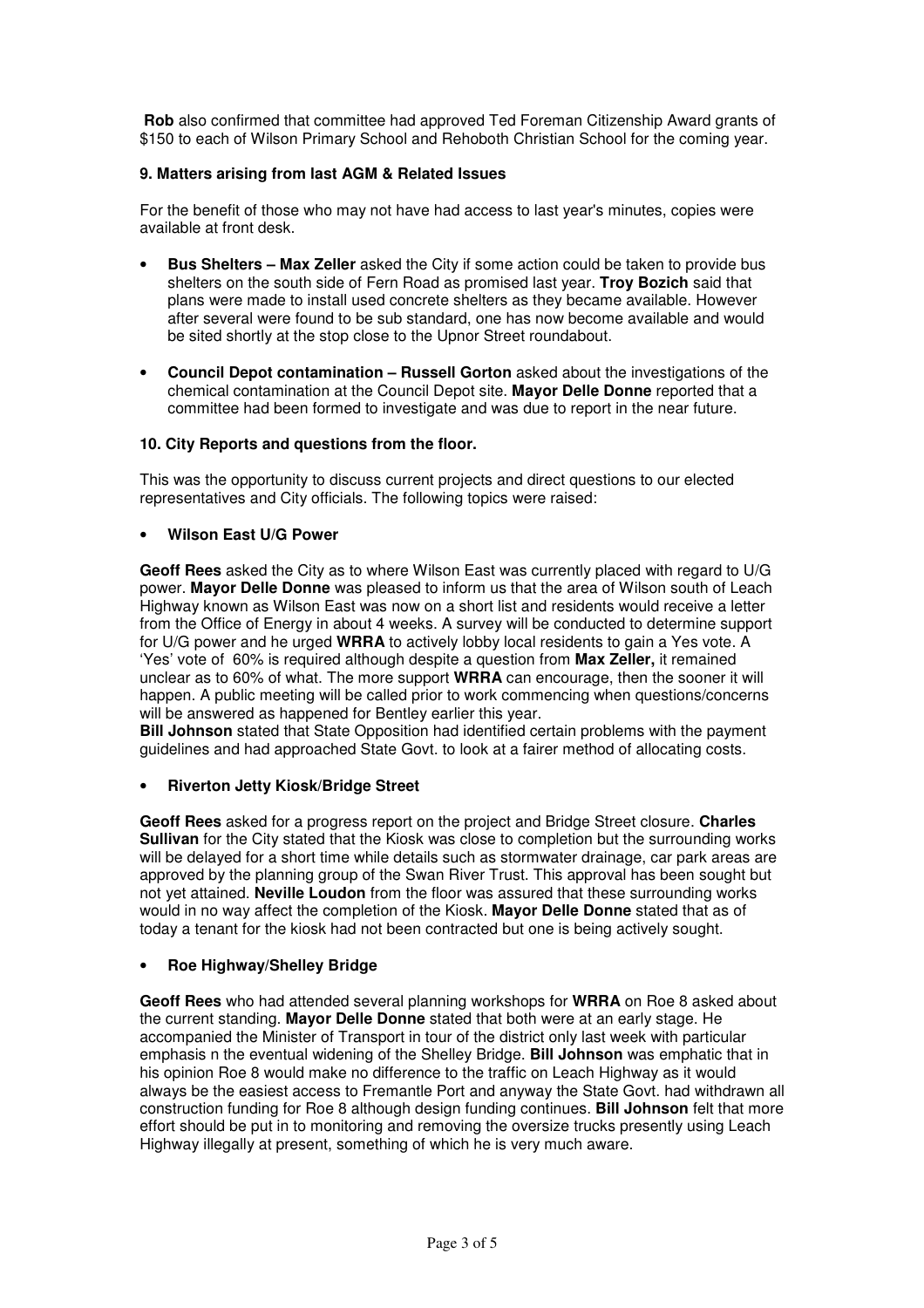## • **Canning Regional Park Private Land**

**Geoff Rees** asked if more lobbying could be done to resume the private land within the Canning River Regional Park (CRRP). **Mayor Delle Donne** said that it was a State Government responsibility but if **WRRA** were to ask the City in writing to lobby on our behalf then they would be happy to assist. We should write to CEO **Mark Dacombe.** 

**Russell Gorton** asked the City to facilitate the construction of the Dual Use path from Surrey Road east to Bow Street. **Charles Sullivan** said that the planning was already in progress and when the 14 hectares of Castledare land was resumed, funding would become available. **Max Zeller** emphasised how environmentally sensitive the area was and asked that the first part constructed could be that from Surrey Road east to Canning River Gardens.

#### • **Verges**

**Gwili Crock** asked what could be done about bins being left semi-permanently on verges being both an eyesore and visibility problem for vehicles exiting driveways. **Mayor Delle Donne** said the City was well aware of the problem and other abuses of the use of Council verges and a Compliance Officer had been employed in an effort to tidy them up. Also some Council vehicles were being fitted with GPS to more easily locate and report verge problems. See Student accommodation below.

#### • **Recycling**

In reply to a question from **Max Zeller,** we were assured by the **Mayor** that despite the problems with the recycling plant, recycling was continuing normally and the City is very much in favour of it.

#### • **Cat Laws**

**Russell Gorton** reminded that submissions re. the proposed new cat laws, close in 3 weeks and asked what the Council's stance is. **Mayor Delle Donne** said the City was fully supportive of the proposed new laws the main features being registration and sterilization of cats. **WRRA** is also supportive and our submission was made to **Joe Francis MLA** in November last year and can be found in our minutes.

#### **There being no more questions, at this stage, visiting guests were given the opportunity to leave.**

#### **11. Election of Officers**

At this stage, **Geoff. Rees** vacated the chair and invited **Bill Johnson** MLA to chair for the election of officers. **Bill** thanked the current committee for their work over the past year and commented that there was an energy and sense of purpose in our locality that did not exist in other parts of his constituency. He stressed the importance of community input into local affairs and asked of the floor if anyone would be prepared to nominate for any vacant position or serve as a committee member.

All positions declared vacant.

- a. Nominations were called for the position of President. **Geoff Rees** was nominated by **Les Durbin** seconded by **Maurice Winter**. There being no other nominations, **Geoff.** was elected unopposed.
- b. Nominations were called for the position of Vice President. No nominations were received so the position will remain temporarily unfilled.
- c. Nominations were called for the position of Secretary. **Les Durbin** was nominated by **Geoff Rees** seconded by **Rob Marshall**. There being no other nominations **Les** was elected unopposed.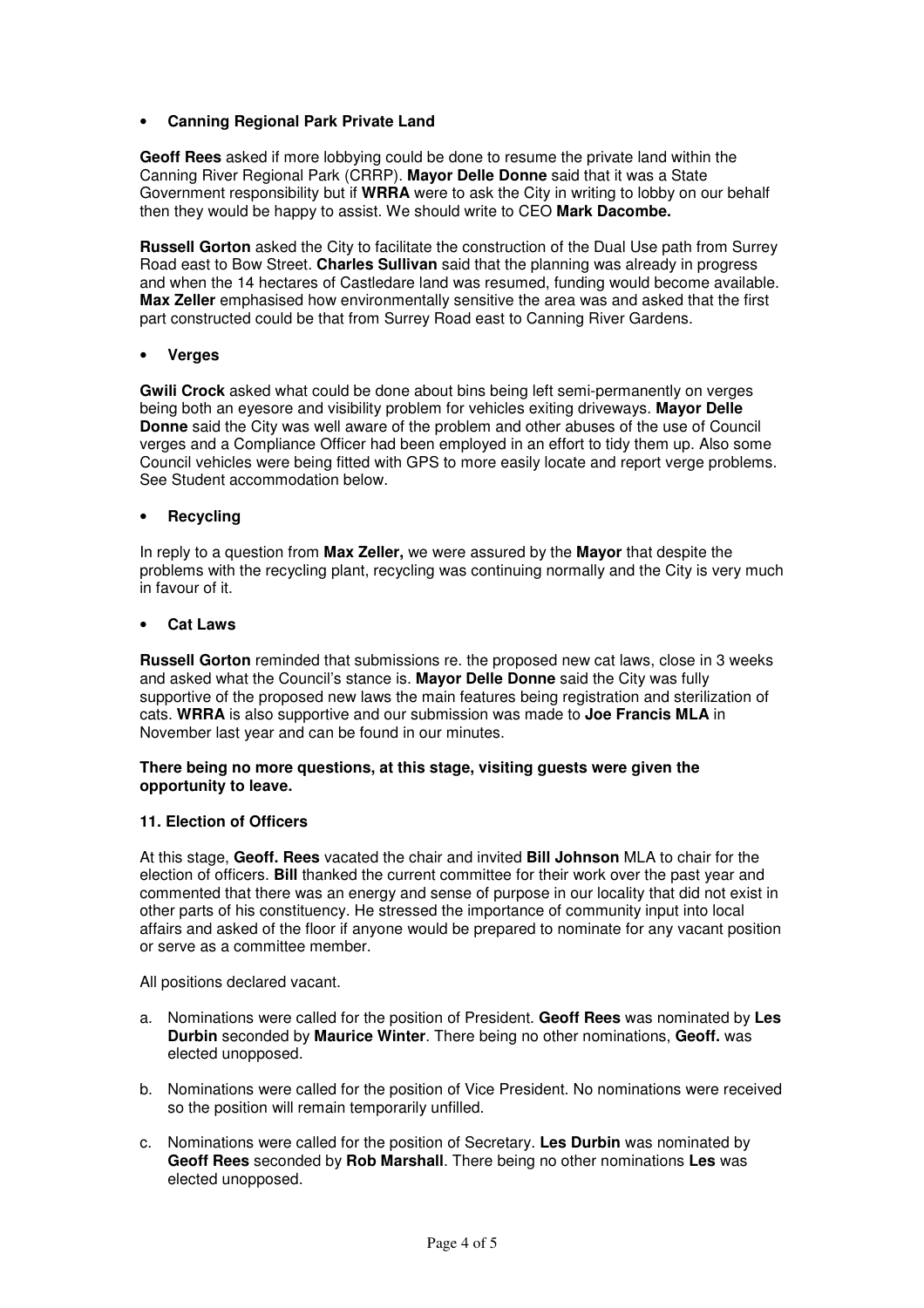- d. Nominations were called for the position of Treasurer. **Rob Marshall** was nominated by **Max Zeller** seconded by **Les Durbin**. There being no other nominations **Rob** was elected unopposed.
- e. **Max Zeller** agreed to continue as Webmaster

**Bill** then returned the chair to incoming President **Geoff Rees** who asked for nominations from the floor for committee members with an appeal for new faces as we have high membership numbers and need 2 or 3 new committee members to assist with decision making and the increased workload.

**Susan Rogers** and **Brian Cornel**l nominated to continue as committee members, **Russell Gorton** nominated from the floor as too did **Peter Morcombe**. All were elected as committee members.

**Maurice Winter** will likely continue and will decide at our next committee meeting.

**Gwili Crock**, a previous committee member kindly offered to deliver newsletters/flyers should we need her in the future.

**Geoff** thanked the above for coming forward which will bring us up to a good operating number for the coming year.

#### **12. Membership Subscription 2009/10**

Proposed by **Rob Marshall** seconded by **Les Durbin**, that in view of our healthy balance sheet, the Annual Membership Subscription of \$5/household should continue. The proposal from last year's AGM that a payment of \$10 for two years would suit some members better is working well.

## **13. General Business**

- **Litter Susan Rogers** suggested that perhaps **WRRA** could assist the Council by forming a 'clean-up' committee of volunteers to occasionally pick up litter. This is to be an agenda item at our next meeting.
- **Aircraft noise Geoff Rees** said that there was no progress on aircraft noise although it is an ongoing project. **Mayor Delle Donne** added that the whole subject is one of economics and to gain evidence. The City is doing its own noise monitoring and has a contact telephone line. This topic was covered in detail in **WRRA**'s last committee meeting in June (see **WRRA** webpage) and on the City of Canning information page in the Canning Times in recent weeks. **Bill Johnson** MLA added that the noise was part of the balancing act of being a remote city with a great need for unrestricted contact with the outside world and the increased traffic that this entailed.
- **Student Accommodation Gwili Crock** asked about accommodation and parking regulations. **Mayor Delle Donne** said that currently 6 unrelated persons were allowed/dwelling but this was impossible to monitor. Currently it is being investigated where cases of a large number of students are using a dwelling as a dormitory then the rental income being generated could make a case for higher rates being charged by the City. The whole matter is a cause for concern hence the recent public meeting called by the City. Temporary parking is allowed on verges for such as commuting providing that visibility is not impeded. Concerns should be directed to City Security for investigation. More permanent storage type parking of old vehicles, caravans, boats, trailers etc. is not permitted and the City is to put more emphasis on inspections and fines for offenders in the future. **WRRA** also takes this seriously.
- **Brothels Mayor Delle Donne** is fully supportive of the proposed State legislation to move brothels from residential to light industrial areas. They are seen as anti-social